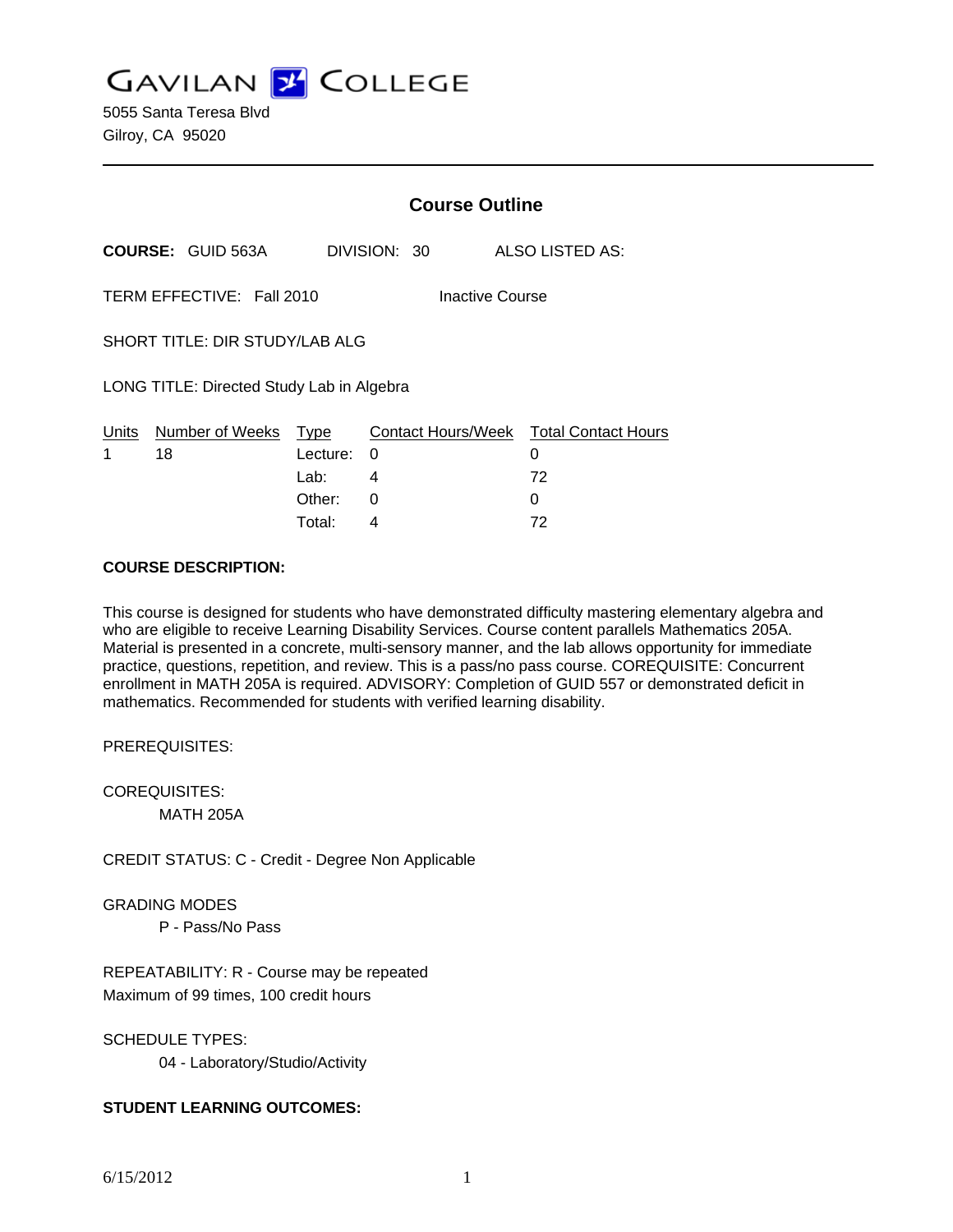1. Students will demonstrate ability to work with fractions, variables, the order of operations, and rules for signed numbers.

ILO: 2,1,6

Measure: In class skill demonstration

2. Students will apply addition & multiplication properties in solving linear equations.

ILO: 2,1,6

Measure: In class skill demonstration

3. Students will demonstrate ability to solve word problems including use of formulas, ratios and proportions.

ILO: 2,1,6

Measure: In class skill demonstration

4. Students will apply acquired skills in solving linear inequalities.

ILO: 2,1,6

Measure: In class skill demonstration

5. Students will be able to identify and use the formula for slope and the three forms of the equation of the line in graphing and solving linear equations.

ILO: 2,1,6

Measure: In class skill demonstration

6. Students will demonstrate ability to graph linear inequalities in two variables.

ILO: 2,1,6

Measure: In class skill demonstration

7. Students will employ the graphing, substitution and elimination methods in solving systems of linear equations.

ILO: 2,1,6

Measure: In class skill demonstration

8. Students will demonstrate ability to solve systems of linear inequalities.

ILO: 2,1,6

Measure: In class skill demonstration

9. Students will demonstrate ability to perform operations with exponents.

ILO: 2,1,6

## **CONTENT, STUDENT PERFORMANCE OBJECTIVES, OUT-OF-CLASS ASSIGNMENTS**

Inactive Course: 05/12/2008

8 Hours

Complete problems on addition, multiplication, and division of fractions. Students will be able to demonstrate ability to work with fractions correctly.

6 Hours

Order of operations; variables. Students will apply order of operations correctly.

Students will be able to identify variables and apply the concept in equations.

6 Hours

Operations with signed numbers. Complete problems on addition, subtraction, and

division of signed numbers. Students will be able to calculate sums, differences,

products, and quotients of real numbers.

4 Hours

Properties of Real Numbers; Simplifying Algebraic Expressions. Students will be able to complete problems on simplifying algebraic expressions, formulate and analyze properties of real numbers and simplify algebraic expressions.

4 Hours

Addition and Multiplication Properties of Equality. Students will be able to solve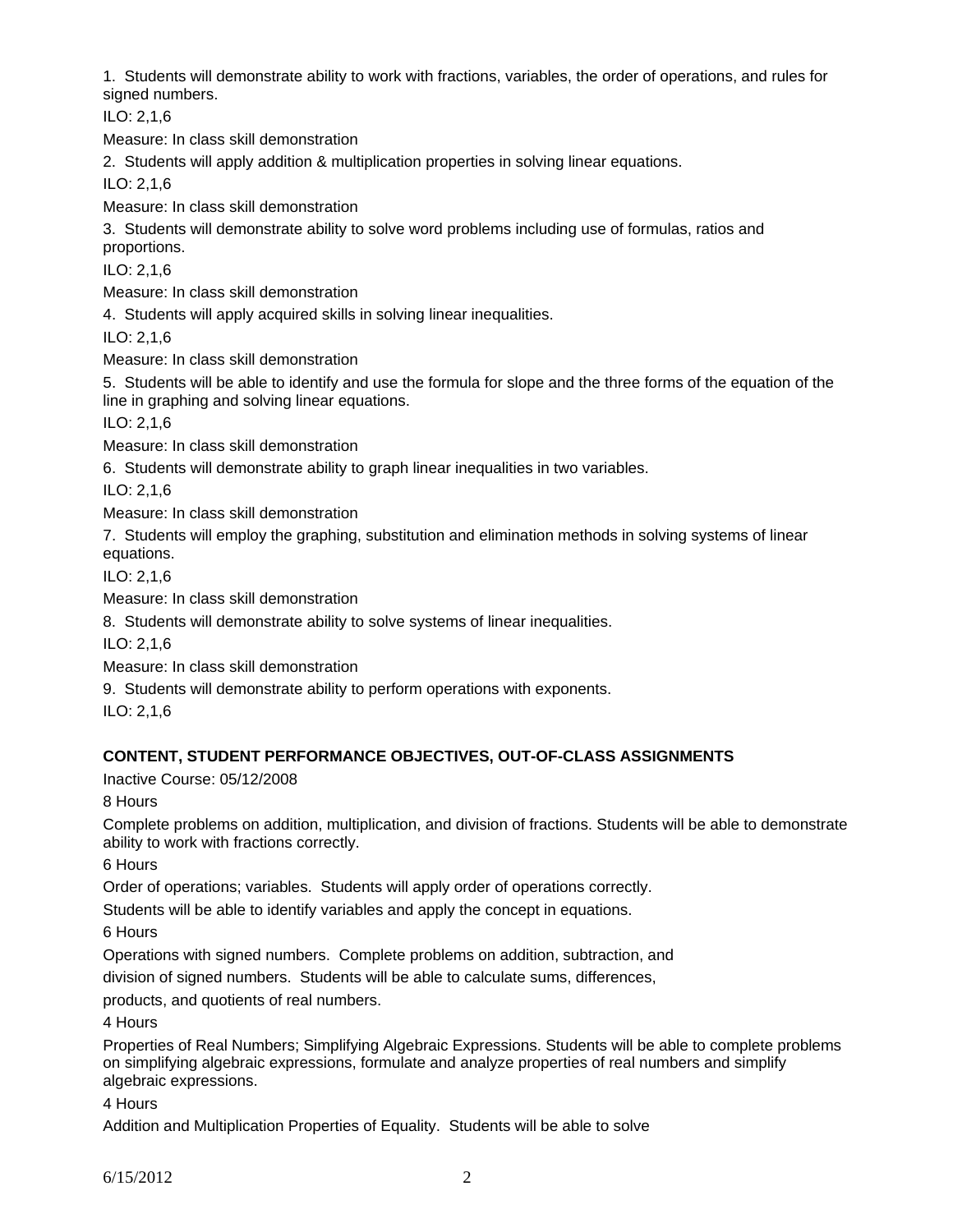assigned equations using multiplication and addition properties. Students will apply the concepts to solutions of linear equations.

# 4 Hours

Applications of Linear Equations. Students will complete word problems using linear equations. Students will be able to formulate, analyze, and solve word problems.

## 4 Hours

Formulas and Applications from Geometry. Students will be able to solve assigned

formulas for the specific variables; complete applied problems from Geometry; evaluate formula expressions and use formulas in solving the application problems from Geometry and solve a formula for specified variables.

### 4 Hours

Ratios and Proportions and solving linear inequalities. Students will be able to complete problems utilizing ratios and proportions and solve assigned problems on linear inequalities. Students will use properties of proportions to solve proportions and solve applied problems using proportions.

### 4 Hours

Reading Graphs and solving linear equations in two variables. Students will be able to complete problems on analyzing and solving linear equations in two variables. Students will be able to analyze and interpret the graphs and identify and sketch the graph of the linear equation in two variables. Students will graph intervals on the number line and solve linear inequalities..

#### 4 Hours

Slope of a line and equations of a line. Students will be able to evaluate the slope of the line and find an equation of the line that fits a data set.

### 4 Hours

Linear Inequalities in Two Variables. Students will be able to identify and graph linear inequalities in two variables.

### 4 Hours

Solving Systems of Linear Equations by Graphing; Solving Systems of Linear Equations by Substitution. Students will be able to solve systems of linear equations employing graphing and substitution methods.

#### 4 Hours

Solving Systems of Linear Equations by Elimination; Applications of Linear Systems.

Students will be able to solve systems of linear equations by elimination and solve

problems about unknown numbers using the system of equations.

## 4 Hours

Applications of Linear Systems. Students will be able to formulate, analyze, and solve word problems about quantities and their costs; uniform motion problems, and mixture problems using the system of equations.

#### 3 Hours

Solving Systems of Linear Inequalities and the Concept of Exponent. Students will be able to solve systems of linear inequalities by graphing. Students will be able to identify bases and exponents.

#### 3 Hours

The Rules for Exponents. Students will be able to evaluate exponential expressions using Product and Power Rules for exponents.

## 2 Hours

Final Exam. Students will review Chapters 1-5.1 for final exam.

\*\* This course may be repeated if students do not complete Math 205A with grades of C or better.

# **METHODS OF INSTRUCTION:**

Lecture, problem demonstrations, questions and answers, group problem solving, self-graded practice tests, and interactive computer lab assignments.

## **METHODS OF EVALUATION:**

The types of writing assignments required: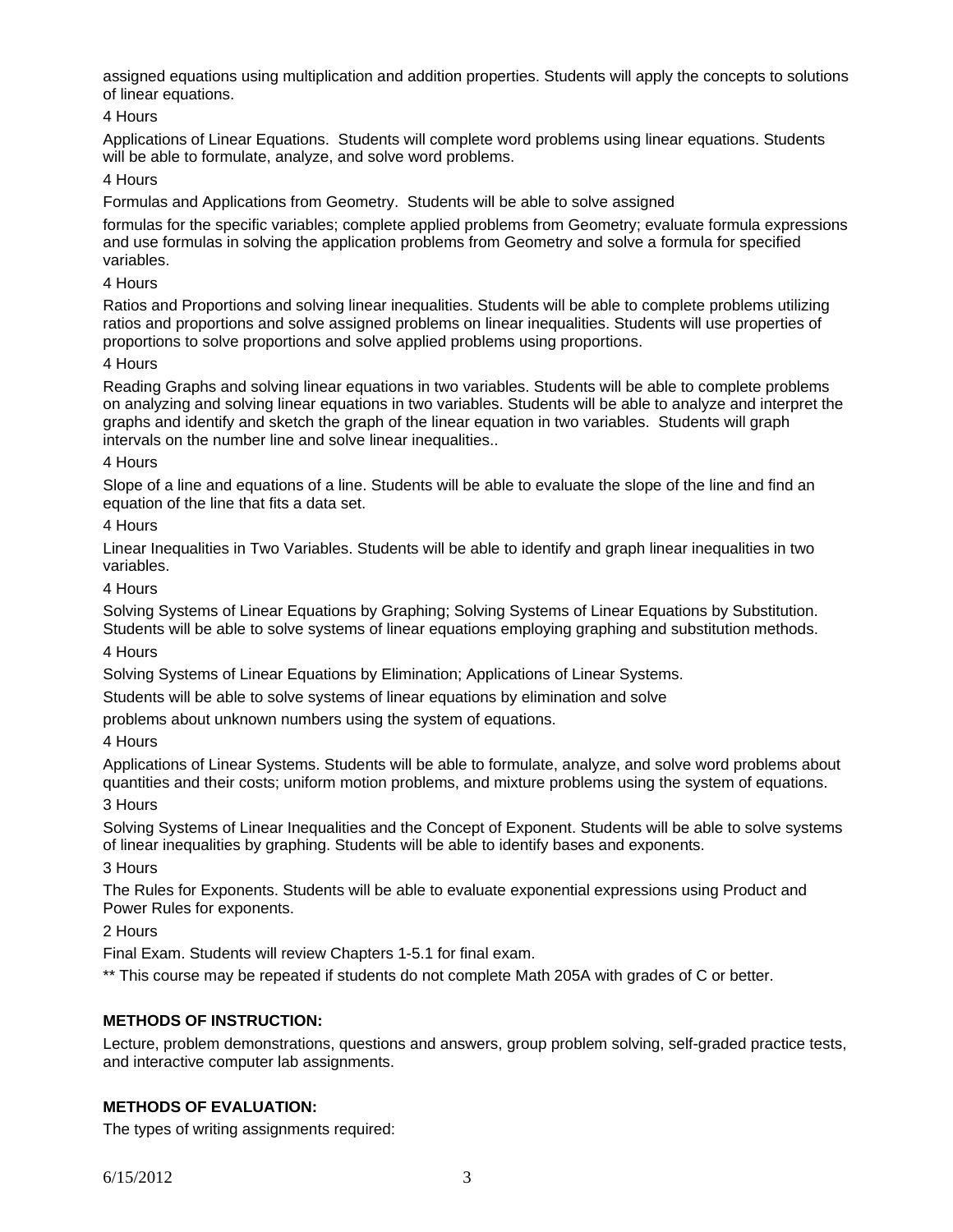None The problem-solving assignments required: Other: In class problem solving. The types of skill demonstrations required: None The types of objective examinations used in the course: None Other category: Participation in class discussions and question and answer sessions and completion of practice tests. The basis for assigning students grades in the course: Writing assignments: 0% - 0% Problem-solving demonstrations: 49% - 51% Skill demonstrations: 0% - 0% Objective examinations: 0% - 0% Other methods of evaluation: 49% - 51%

### **REPRESENTATIVE TEXTBOOKS:**

Liel, Hornsby, McGinis, Beginning Algebra, Pearson, Addison-Wesley, 2007, Tenth Edition, or other appropriate college level text. Reading level of text: Math Dept. Text grade

#### **ARTICULATION and CERTIFICATE INFORMATION**

 Associate Degree: CSU GE: IGETC: CSU TRANSFER: Not Transferable UC TRANSFER: Not Transferable

#### **SUPPLEMENTAL DATA:**

Basic Skills: B Classification: B Noncredit Category: Y Cooperative Education: Program Status: 2 Stand-alone Special Class Status: S CAN: CAN Sequence: CSU Crosswalk Course Department: CSU Crosswalk Course Number: Prior to College Level: Y Non Credit Enhanced Funding: N Funding Agency Code: Y In-Service: N Occupational Course: E